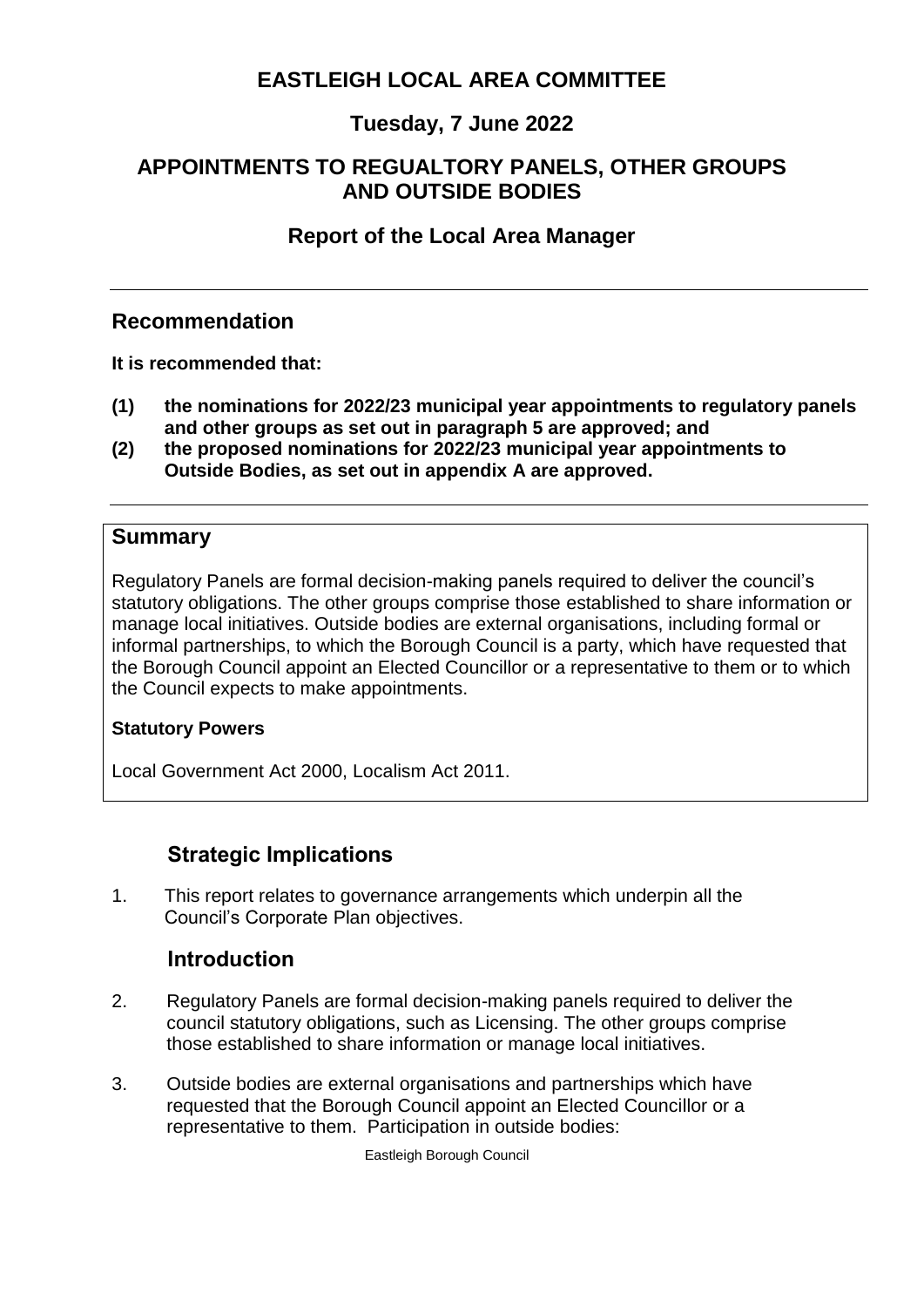- Contributes to the Borough Council's strategic functions, priorities or community leadership roles;
- Supports partnership and joint working; and
- Enables Councillors to gain and share knowledge and expertise.
- 4. All Councillors are eligible to be appointed as representatives of the Borough Council on these groups. Councillors and staff appointed must respond to all reasonable requests for information about the work of the outside body and their participation in it.

## **[Proposal](#page-1-0)**

<span id="page-1-0"></span>5. This Committee is responsible for making Councillor appointments to several Regulatory Panels and other groups. The following nominations have been made for Councillor representatives for the municipal year 22-23 and it is recommended that these are approved as follows.

| <b>Regulatory Panels</b>                                                                                                   | Councillor nominations for 22-23                                                                   |
|----------------------------------------------------------------------------------------------------------------------------|----------------------------------------------------------------------------------------------------|
| Licensing $-$ to deal with issues not<br>covered by the Licensing Act 2003<br>or the Gambling Act 2005                     | All members of the Committee to be<br>appointed to a pool from which any<br>three can be selected. |
| Licensing Panels as appointed by<br>full Council for the purposes of the<br>Licensing Act 2003 or the Gambling<br>Act 2005 | <b>Cllr N Couldrey</b><br>Cllr R Dean<br>Cllr G Tidridge                                           |

6. This Committee is also responsible for making Councillor appointments to Outside Bodies within the Bishopstoke, Fair Oak and Horton Heath local area. A list of outside bodies to which the Local Councillors makes appointments to and the recommended nominees can be found at Appendix A.

# **[Financial Implications](#page-1-1)**

<span id="page-1-2"></span><span id="page-1-1"></span>7. There are no financial implications associated with this decision.

# **[Risk Assessment](#page-1-2)**

- 8. Councillors must consider the implications and responsibilities of being involved with outside bodies as they must:
	- Continue to comply with the Borough Council's Code of Conduct when they are acting as a representative of the Council.
	- Comply with the code of conduct of the outside body they are appointed to if one exists.